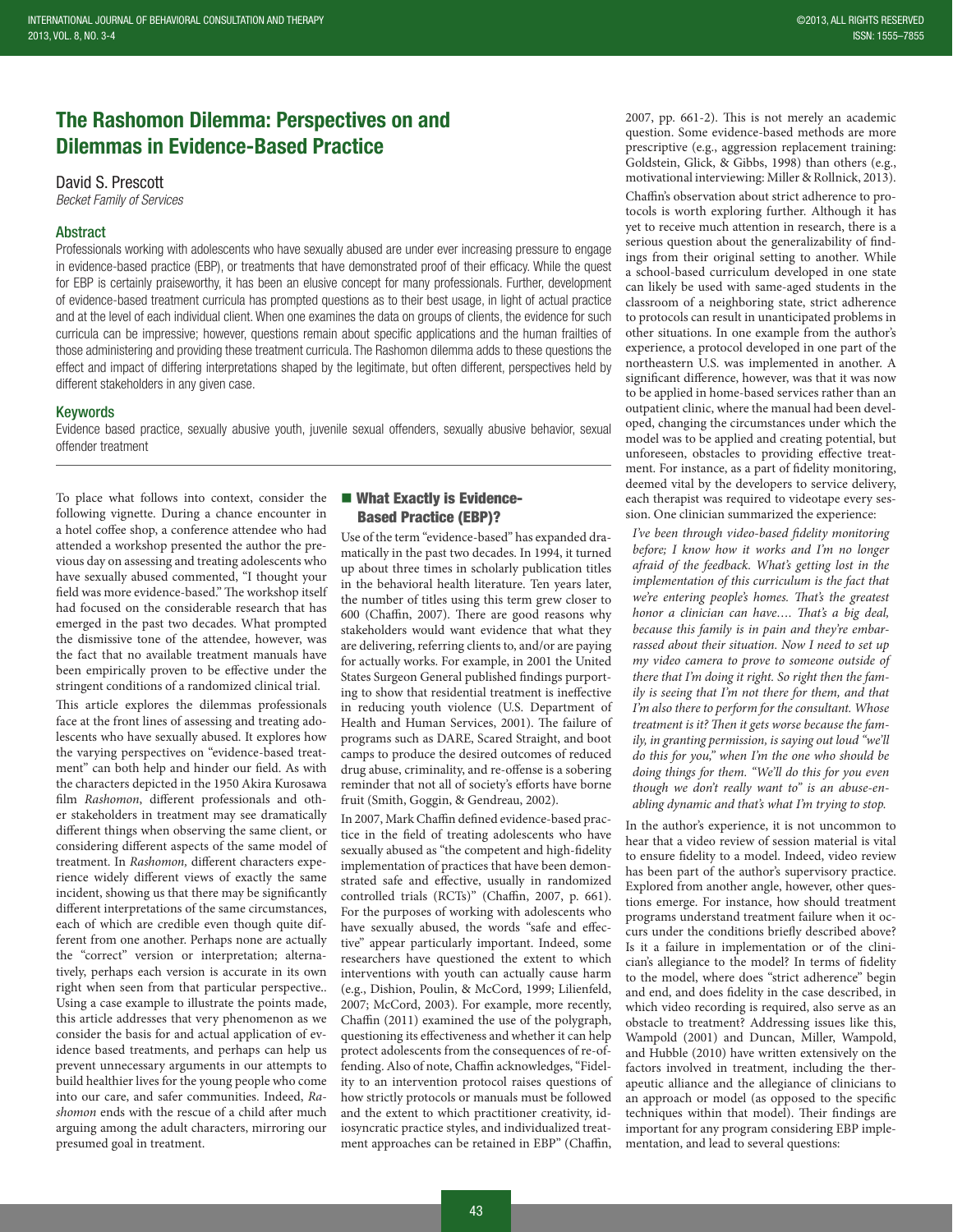- • How should we understand the value of empirically supported treatments, such as Multisystemic Therapy (Borduin, Henggeler, Blaske, & Stein, 1990; Sawyer & Borduin, 2011) when studies of these approaches by people other than the developers do not find the same results (e.g., Harpell and Andrews, 2006; Leschied & Cunningham, 2002; Littell, 2005)?
- • Evidence-based treatment approaches can be challenging to implement. In fact, doing so can take years and result in staff turnover (Fixsen, Naoom, Blase, Friedman, & Wallace, 2005). They can also be very expensive At what point to the costs outweigh the benefits?
- • At one level (e.g., CBT versus an unspecified "treatment as usual") a specific approach might seem to present a significant advantage. However, what should professionals make of the fact that when all bona fide treatments are compared to other treatments-as-usual, all treatments appear to do equally well (Wampold, 2001)? For example, a recent implementation of cognitive-behavioral therapy (CBT) across Sweden did not produce evidence of improved psychotherapy outcomes over other therapeutic approaches (Miller, 2013; Werbart, Levin, Andersson, & Sandell, 2013).
- • Given that adolescents who have sexually abused are a heterogeneous population (Hunter, 1999; Longo, Prescott, Bergman, & Creeden, 2012; Rich, 2011;), does it make sense to seek out a single, evidence-based treatment method?
- • Does a treatment proven effective with one client population in a particular treatment setting retain its evidence based status when used with a different client population and/or in a different treatment setting?

Returning to Chaffin's (2007) definition of EBP as "the competent and high-fidelity implementation of practices that have been demonstrated safe and effective, usually in randomized controlled trials (RCTs)" (p. 661), it is also possible that this definition might include practices for which there is an evidence base but are not comprehensively manualized. For example, journaling has demonstrated its contributions to psychotherapy outcomes, although in itself it is not nor does it provide a comprehensive treatment curriculum (Pennebaker & Chung, in press). Therefore, the focus of many professionals on finding a single treatment package that works well for all clients in all treatment settings may preclude their discovery or use of other safe, effective, and evidence-based treatments that can serve as components of a broader and perhaps more versatile and comprehensive treatment package.

In 2008, a task force of the American Psychological Association for EBP with children and adolescents stated that, "(EBP) is the integration of the best available research with clinical expertise in the context of patient characteristics, culture, and preferences" (APA Task Force on Evidence-Based Practice with Children and Adolescents, 2008, p. 5). Like Chaffin's (2007) definition, the APA emphasizes the evidence base even as it emphasizes

the role of clinical expertise and the individual characteristics of the client. Far from having all adolescents of a certain background receive the same treatment, this definition virtually demands individualized treatment (i.e., "patient characteristics, culture, and preferences"). This brings with it an inherent dilemma. On one hand, EBP requires tailoring treatment to the individual characteristics of each client. On the other hand, while many curricula provide some flexibility in order to accomplish this, there is still the problem that making too many adjustments can compromise the integrity and effectiveness of the model, at least according to the developers of many treatment curricula.

Balancing the APA's triad of research evidence, clinical expertise, and individual characteristics at the front lines of treatment becomes more challenging than it might appear when reviewing the evidence base of a treatment approach in a scholarly journal article. As an example, the author was called upon to consult in a case in which a 13-year-old set fire to an empty building. This followed a series of horrific events, including the sudden and unexpected death of the boy's father when the child was aged 9, the absence of his mother from his life following repeated physical abuse since around the same time, placement with ineffectual relatives, and – most recently – the death of a classmate in a traffic accident. This young man was taking medication for Attention Deficit Hyperactivity Disorder and receiving special education services. There were also concerns that he and a foster brother had engaged in unspecified sex play. However, the case manager and other professionals involved in the case were under fierce pressure from their superiors to provide only evidence-based treatment. Further, the state agency's mandate was such that it would prioritize only the most urgent treatment needs due to budgetary constraints. In other words, treatment for trauma and complex grief reactions was less a concern to the state agency than the fire setting that arguably stemmed from experiences of trauma and loss, and the focus on only an evidence based treatment narrowed the choice for a treatment approach. The result was a referral from the agency's area manager, over the objections of the front-line clinician who had worked with the family, for MST to address the boy's fire setting. Whether MST under these circumstances would be helpful was open to debate. However, the use of an evidence-based treatment approach to address only antisocial behaviors or traits, in the absence of a comprehensive assessment or accommodation for the other factors in this adolescent's life, meets only one of the three prongs of the APA's definition of EBP.

The different perspectives of each player in this situation are worthwhile considering. The area manager was aware of MST's successes, although maybe not its practical and scientific limitations. The clinician recognized the many stresses in the young man's life and hoped that the family-based focus of MST would result in some larger benefit for each family member, as well as the young man. Representatives of the legal system would be reassured by the confidence of the area manager in the status of MST as evidence-based. However, questions remain, perhaps beginning with the fact that, despite a highly engaging MST specialist who clearly believed in the model, in this case no one asked the young man or his family whether, as stakeholders, they felt MST was a good way forward. Under these circumstances, in which the family may themselves may not be fully on board, and considering the different perspective held by different stakeholders, whose responsibility is it if the intervention fails? Do we blame the poor fit between the model and the client, or do we attribute failure to poor implementation? Depending on the personalities involved, some might go so far as to blame the professionals involved, or the client himself.

Summarizing to this point, the current usage and concept of EBP remains quite new in comparison to the general study of psychotherapy, which dates back many decades. In fact, the definition of EBP has been in flux and only more clearly defined and settled within the APA in recent years. At the front lines of practice, ideas about what does and doesn't count as EBP vary based upon circumstances and the perspectives of those involved. Finally, while there is no question that many of the available evidence-based curricula, protocols, and techniques have performed admirably in the settings where they were developed, implementation in newer or different settings, or with different client populations, can be challenging at best. Indeed, a treatment model that is evidence based, or empirically validated, in one setting or under a defined set of treatment circumstances may not be empirically validated or proven in a different setting, even though it may remain "evidence informed."

## ■ An In-Depth Examination: A Case Example

A case study can help to illustrate some of the dilemmas, competing demands, and differing perspectives about the same case, involving many different aspects of or related to the case. In the case presented below, we can see that approaches to assessment and treatment, and their resulting outcomes, may be shaped and experienced very differently by different stakeholders in the case, and that different perspectives can not only drive treatment, but also our view of what counts as evidence based practice and what does not.

#### The Case of Nick

Further exploring the dilemmas in EBP in practice, consider the case of an adolescent who had sexually abused his cousin. "Nick" came into residential treatment at the age of 15. Nick's fullterm pregnancy was the result of a sexual assault by his mother's boyfriend, whom Nick never met. His mother's subsequent boyfriend was also periodically abusive, with the result that Nick was exposed both to violence and neglect from an early age. However, he generally reached developmental milestones on time or a little early, and started kindergarten at the age of 5. By the time he was in first grade, his mother had a new partner, who sexually abused Nick on a number of occasions. Records are unclear about how this came to the attention of the authorities, but Nick was placed with his uncle and aunt at the age of 8, where he stayed until his placement in residential treatment at the age of 15. Also in their home was his cousin, who was five years younger than Nick.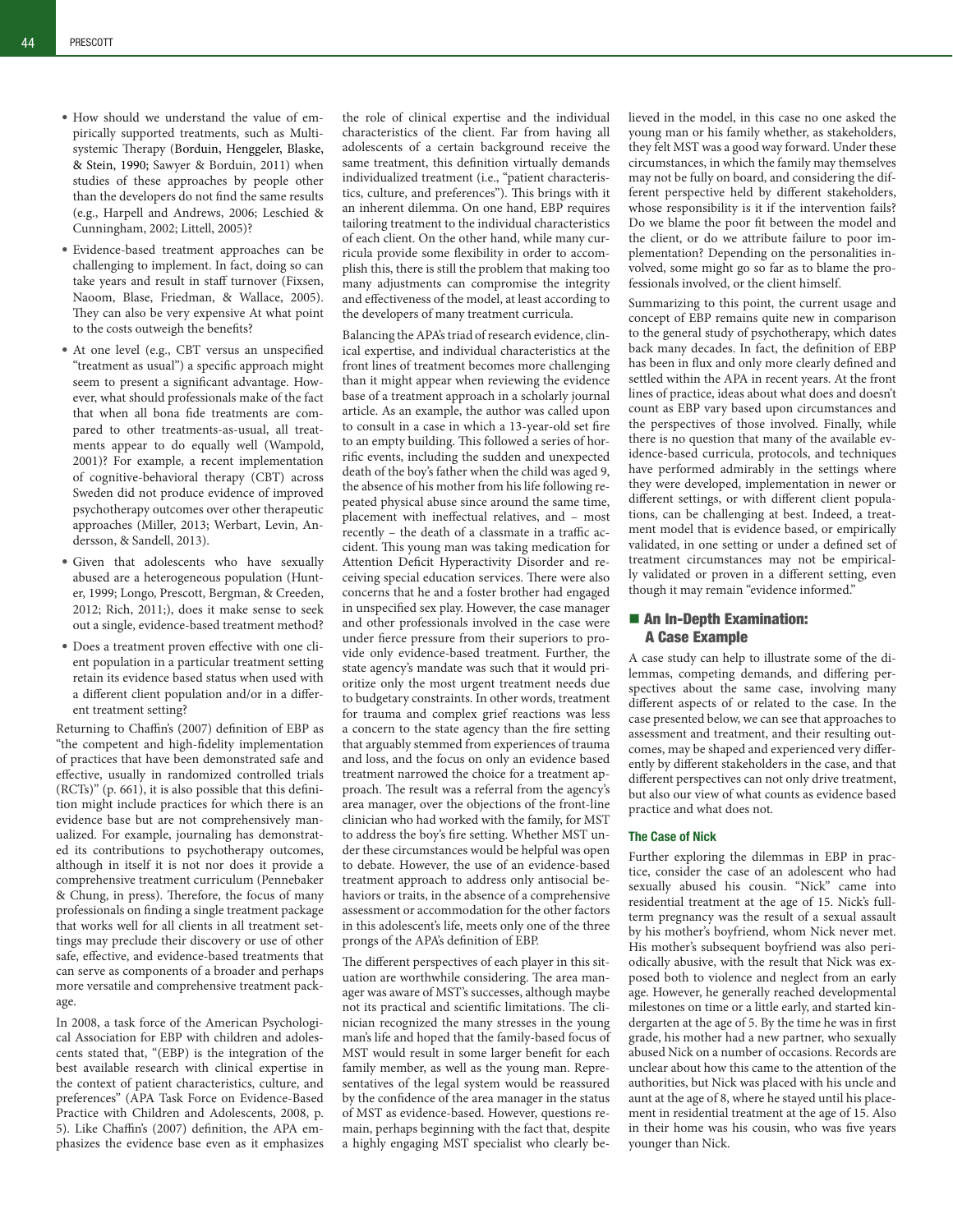By most appearances, Nick's ability to adjust to his new home was remarkable. His uncle and aunt had very clear, predictable routines within their family. Nick's uncle worked in construction, and his aunt maintained a small Internet web design business, which allowed for considerable flexibility and attention to Nick's needs. For his part, Nick seemed to flourish in the home, but had difficulties in school. He was diagnosed with Attention Deficit Disorder and received low doses of stimulant medication with mixed results. Results from educational testing were not firmly conclusive, but suggested an expressive/receptive language learning disability. From everyone's perspective, however, Nick appeared to have a very difficult time making new friends and trying new social activities. While he could appear diligent and task-focused with schoolwork despite his difficulty focusing, he seemed unwilling, even uncurious, about socializing with same-aged peers. From the ages of 8 until 11, this was less of a concern for his (by now) adoptive parents, but by the age of 12, it became a concern: Nick did not see himself as competent within his peer relationships and did not seem to relate to others. He also continued to hold on to hobbies that others appeared to be shedding as they matured, or at least he was still quite open about his affection for fantasy-based card games. This would make him something of an outlier among his peer group in the coming years.

Although he rarely expressed these thoughts, Nick frequently worried that he would never fit in anywhere. Despite his adoption into a stable and supportive family, the process of disclosing abuse, as well as his subsequent placement and adoption, seemed, on a daily basis, to reinforce Nick's belief that he is not like others. From an early age, he looked at education as being his only ticket to a better life somewhere, despite his struggles. However, he tended to view himself as childlike and wanting to have the kinds of experiences that other children seemed to have. When others were growing up, he simply wasn't quite ready to join their ranks. He enjoyed the company of those younger than himself and felt more at home with them, despite aging into early adolescence. Of note, Nick's cousin was significantly younger as well. Nick spent considerable time after school with his cousin. They would play in the refurbished basement of their home while their father was at work and mother focused on her tasks upstairs. When Nick was 13 and 14, and his cousin was 8 and 9, he talked and cajoled her into a variety of sexual activities, primarily involving fondling over and underneath her clothes, and occasionally involving oral sex. Eventually, his cousin objected and told her parents, who immediately called the police. Nick was placed in a crisis shelter, where he responded very poorly. Frightened for his safety, he engaged in a number of highly problematic behaviors, including opposition, defiance, and sexually provocative to others. Between this and the fact that his adoptive parents were adamant about keeping their daughter safe, Nick was placed in residential care.

An initial risk assessment concluded that Nick was generally at low risk for continued sexually abusive behavior . Using the *Estimate of Risk for Adolescent Sex Offender Recidivism* (ERASOR; Worling, 2004; Worling & Curwen, 2001), the evaluator found that Nick presented with only a handful of risk factors, each of which were easily addressed with treatment. Much of Nick's relatively good prognosis resulted from the fact that his adoptive parents were committed to his successful treatment and reunification (the cousin entered into her own treatment and made excellent progress). However, as a part of the initial assessment process, Nick presented with two issues of serious concern. The first was that he appeared to lack empathy for his cousin and her experience of abuse. The second was the fact that even at his age of 14-going-on-15, he was clear that he was more sexually attracted to prepubescent girls than he was to young women his own age or older. The evaluator confirmed this latter concern through the use of a viewing time measure to assess sexual interest.<sup>1</sup>

*Dilemmas and Differing Perspectives.* Concerns regarding Nick's apparent lack of empathy presents its own dilemma. From one perspective, it appears manifestly obvious that empathy for others would be a protective factor against further abuse. On the other hand, there is little research in the field of treating sexual aggression to support this (e.g., Curwen, 2003). From another perspective, sexual offenders themselves have described empathy as a very important component of treatment (e.g., Levenson & Prescott, 2009; Levenson, Prescott, & D'Amora, 2010). An additional perspective is that there is little or no evidence that empathy can be "taught," although it is clearly a developmental process that can be enriched through experiences within other empathic relationships with adults (Longo, Prescott, Bergman, & Creeden, 2012). In summary, it appears that working on empathy should be part of EBP, and yet the evidence for this is thin. On the other hand, the evidence for improving one's capacity for empathy may have more to do with the *responsivity principle* of effective correctional programs (Andrews & Bonta, 2010), which holds that treatment should be tailored to the characteristics of the client, as well as the *needs principle*, which asserts that risk must be understood and treatment geared toward the individual needs of each client. In Nick's case, by improving his capacity for empathy, other interventions will have a greater impact on his life. We thus see two very different evidence-informed aspects of empathy. In one case, there is little to no empirical evidence that empathy is an important target in treatment; in the other, there is evidence that treating empathy, on an individualized basis, may be an important target in treatment.

A second set of related dilemmas related directly to the assessment process is the nature, accuracy, and application of the risk assessment itself. While the term itself has a longer history and larger evidence base in the assessment of adults, it is nonetheless important to referring agencies to have some sense of how best to prioritize cases and treatment needs. However, it can be easier to use available risk assessment measures than meaningfully interpret and convey their findings and limitations to other professionals. An additional dilemma for risk assessment is that outside agencies and professionals are anxious to have concrete recommendations upon which they can rely, while the most truthful reports will emphasize the difficulty of the task and urge caution in interpreting findings (Prescott, 2006; Rich, 2009). Another frequent quandary is how best to interpret research findings. From one perspective, a recent meta-analysis of risk assessment instruments for adolescents found them to have predictive validity that is rather close to those of adults (Hanson & Morton-Bourgon, 2005; Viljoen, Mordell, & Beneteau, 2012). However, the empirical study of risk assessment instruments for adults who have abused has involved many more studies and larger samples. A final dilemma for professionals may well lie in terminology, where risk assessment for adults typically involves judgments and predictions made regarding the next ten years to the rest of one's life, whereas the authors of the current measures for adolescents emphasize the importance of short-term assessment of risk and re-assessing youth as often as every six months. Risk assessment is simply different for adolescents than for adults, even as virtually every adult desires a way to predict the future behavior of young people. Under these conditions it is easy to misinterpret findings.

Given Nick's placement in residential care, a further dilemma involves the nature of residential treatment programming. Around the United States, the demand to implement "evidence-based treatment" has never been higher, including within institutions. At the same time, residential treatment is itself a venue that has no evidence base of its own. As mentioned earlier, the United States Surgeon General's report on youth violence (U. S. Department of Health and Human Services, 2001) found that residential treatment is ineffective for reducing youth violence. One might believe that this would settle any argument, until one considers the number of young people that cannot function under any circumstances without this level of care. The question for professionals may not be whether residential treatment should be abolished, but rather what is its best use. It might be that the best use of such programming is to stabilize young people enough that they can return to their communities and complete a sequence of meaningful treatment. While it can be easy to fault residential programs from a distance, their value becomes apparent when a family or agency is in desperate need for services that will prepare a young person to change, or provide an environment in which treatment and change can occur. Questions about residential treatment remain, however.

Research has shown a contagion effect from placing troubled young people in close proximity to one another (Dishion, Poulin & McCord, 1999), although this needn't be the case in all situations (Weiss, Caron, Ball, et al., 2005). After all, at their age young people are often more easily influenced by one another than by the adults who treat them. Seen from this perspective, the wisdom of implementing an evidence-based treatment curriculum in a program that hasn't first fully studied the research on contagion effects and taken every precaution to ensure that its treatment milieu is itself evidence-based seems questionable. Unfortunately,

<sup>1</sup> The Abel Assessment for Sexual Interest and Affinity Measure of Sexual Interest are two commonly used measures of viewing time.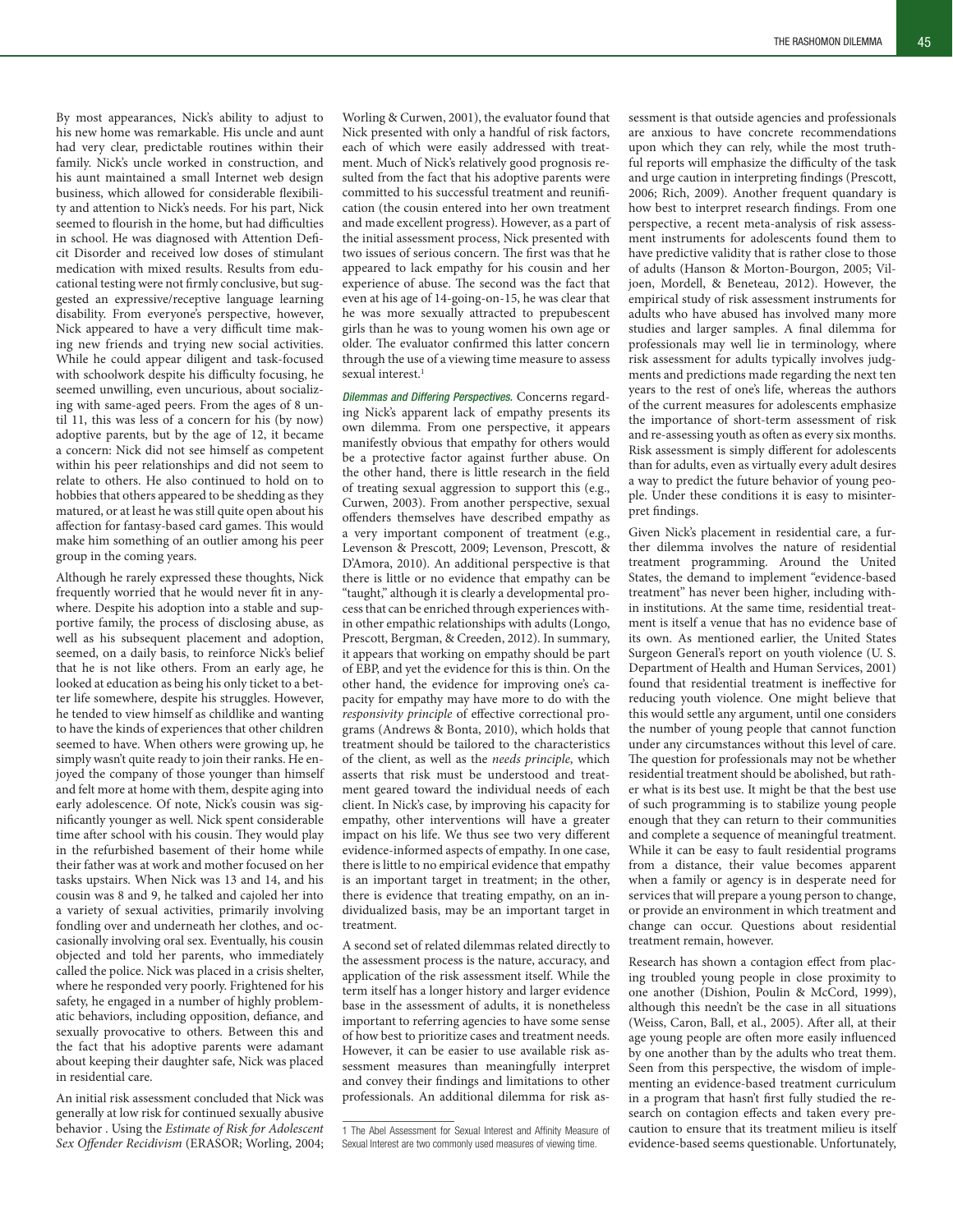more of the systems for evaluating programs are based on juvenile correctional facilities (e.g., the Corrections Program Assessment Inventory; Gendreau & Andrews, 2001) than on residential centers treating adolescents referred by child welfare and other agencies.

*Residential Placement.* Nick's placement into residential treatment highlighted another dilemma in attempting to provide the most evidence-based services to Nick. Decades of research have pointed to the importance of three basic principles of treatment design and implementation. The *risk principle*  holds that programs should allocate the most intensive services to those who need it the most. The *need principle* holds that treatment should target known risk factors for recidivism, and in particular needs related to each individual client, and, as mentioned earlier, the *responsivity principle* holds that treatment should be tailored to the individual characteristics of the client. Failure to adhere to these principles can, according to research, result in diminished effectiveness (for instance, Hanson, Bourgon, Helmus & Hodgins, 2009). In Nick's case, one could argue that, as a low-risk client, placement in a program in which he was surrounded by higher risk clients could actually elevate, rather than mitigate, his risk. However, his referring agency had little choice in this matter due to the absence of other services. Attempts to correct this mismatch of risk level and service provision were taken into account, and the professionals involved actively sought to keep his placement as brief as possible. However, a possible flaw in this plan was that in order to make the most of his therapeutic experience he needed to form a positive alliance with his treatment team despite knowing that he would not work with them for long.

While in the program, Nick received a number of services, including Aggression Replacement Training (ART; Goldstein, Glick, & Gibbs, 1998), which is recognized as an evidence-based practice. Among EBT curricula, ART is less flexible than many other approaches, including explicit instructions on arrangement of the tables in the room. In Nick's case, this worked well, and he appeared to benefit from the directive approach of the facilitator, which resulted in little ambiguity about physical or psychological safety during the class. To this end, ART was clearly beneficial where it might have been far more difficult to implement in a more traditional outpatient setting, suggesting that in this case, although ART is itself an evidence based practice, it may have been less effective, or ineffective, if not delivered in residential care.

As suggested earlier, there remain questions at the individual case level about what actually works in a situation like ART. Given that meta-analytical research in general psychotherapy has found that specific techniques and models account for very little of the variance in treatment outcome (Asay & Lambert, 1999; Wampold, 2001, 2010) this is no small consideration. Was it the thinking skills learned in ART that made the difference? Or did the relationship he formed with the confident, directive facilitator provide him with an experience in which he came to believe that he could build a better life for himself? Additionally, did the provision of ART in the residential treatment environment make a difference, adding to the effectiveness of ART in Nick's case, even though the provision of residential care is not considered to be evidence based? In other words, did the protocol itself actually make the change, or did Nick change himself based on the therapeutic factors of hope, expectancy, placebo, and self-talk to the effect of "I've completed that class and the facilitator even seemed to like me. I guess I can be a real person after all," and was the power of these factors more salient in the residential environment compared to an outpatient treatment setting?

Nick was discharged after several months and returned to his family. The ART and other forms of treatment had addressed his overall self-management skills and whatever attitudes and beliefs he had that were tolerant of sexual abuse. Nick completed a heartfelt process that involved accepting complete responsibility for his behavior in the presence of his cousin. He explained that he had worked in treatment to discover how he had come to abuse, and made a commitment to doing whatever it would take to prevent further abuse. Often known as "clarification," it has no direct evidence base whatsoever, but few who work with families where abuse has occurred doubt the importance of careful attempts at reconciliation and safety for the person who has been victimized.

*Trauma Treatment.* In order to ensure a smooth transition back to his home, Nick was provided with in-home services. In the state where this family resided, there was a major incentive towards providing an evidence-based treatment curriculum for addressing past trauma. Following on the heels of successful approaches such as exposure therapy (Foa, Hembree, Cahill, et al., 2005), the idea was that Nick would discuss thoughts, behaviors, and emotions related to having survived abuse. As a part of this, he would develop his capacity to describe his trauma history. However, for his part, Nick wanted no part of it. He was now 16 years old and wanted only to stand up for himself, complete his schoolwork, and get on with his life. With each day that passed, Nick felt more confident that he could make his mark on the world successfully. He had developed a number of social skills and – having been provided with a fresh start at the residential program – was eager to make begin again with a new peer group his own age.

The adults in Nick's life saw things differently. They were of the belief that if Nick did not re-visit and work though his past trauma he might be at risk for psychological distress later in his life. Although it is common for survivors of abuse and the professionals who treat them to emphasize the importance of allowing survivors to enter treatment in their own time and in their own way, the belief within the treating agency and the family was that it was better to provide this treatment now and make sure. Part of the logic was that no harm could come from expressing one's self and exploring one's life. Sadly, the available evidence does not support this perspective. It is now well established, for instance, that discussing traumatic events too soon after they occur can actually cause harm (Lilienfeld, 2007; Mayou, Ehlers, & Hobbs, 2000).

It was in the provision of trauma treatment that the numerous disparate perspectives on EBP became most clear. The therapist, Jackie, who had been included on a grant to roll this evidence-based curriculum out across the state, worked closely with a consultant. Following a typical pattern, Jackie would participate in telephonic supervision every two weeks. After a requisite period of time attempting to engage Nick in the process, she brought to the consult call the fact that Nick was adamant he did not want to recount his trauma history in the immediate or the distant future, and that he wanted to "move on" with his life. Familiar with this scenario, the consultant provided excellent assistance on how to overcome client reticence in an apparently collaborative fashion. The consultant was quite self-confident. Assuring Jackie that this was a common experience, the consultant hinted that the best way to break down client resistance was for Jackie to overcome her own internal resistance to pushing the client in this direction. However, the consultant's advice about pushing Nick in the direction of recounting his trauma history placed Jackie in a bind. She was not as convinced that this was the right time for Nick to discuss these experiences, and was concerned that she might lose whatever therapeutic alliance she had worked to build. Although the consultant's advice seemed certain to work in the short term, Jackie was concerned about the longer term work that she was endeavoring to complete with Nick. Further, Jackie felt divided in her allegiances. She had an ethical obligation to Nick, whose position was clear, and a contractual obligation with the consultant. At the same time, she had to cope with the unwritten expectations of the agency's licensors and funding sources that had made a commitment to this curriculum as part of a state-wide initiative. The consultant had already subtly suggested that it would reflect poorly on Jackie if she was unable to gain Nick's buy-in to telling his story about his traumatic experiences. After all, many high-quality therapists had overcome this challenge. To this point, Jackie and the consultant understandably saw Nick's case differently. The consultant was responsible for successful implementation of the curriculum, while Jackie was responsible for the case. In fact, Jackie had a license to practice in this state, while the consultant almost by definition was not engaged in actual practice.

Jackie took her concerns to her clinical supervisor, Vanessa, at the agency, who agreed that if Nick was not ready to discuss his history, alternative situations should be pursued. Vanessa was additionally concerned about the pressure from the consultant to follow the protocol, and questioned whether the vested interest in the curriculum didn't, in itself, pose a subtle conflict of interest. Further, Vanessa wondered about the possibility of boundary confusion: was the consultant providing consultation on curriculum implementation or the case itself? If it was the latter, Vanessa wanted it to be explicitly clear that she, not the consultant, was responsible for the supervision of the case.

Vanessa asked this question during the next consult call, and as a result of the discussion the consultant sent an email to the agency director and deputy commissioner to express concern that the curriculum was not being implemented properly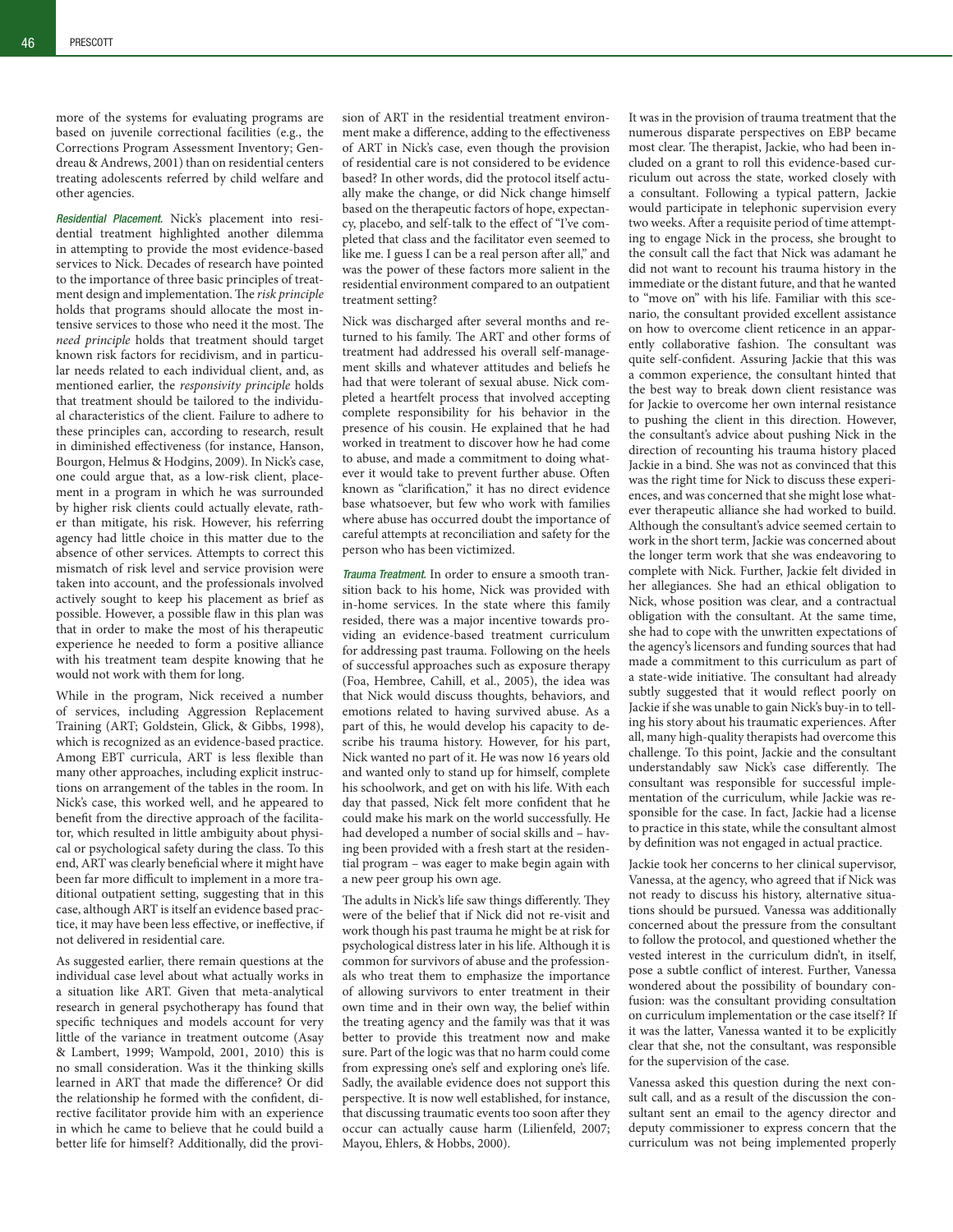and that he was meeting with resistance from the agency. This led to the agency director ensuring that the staff would continue to work diligently to ensure that implementation would continue as quickly and efficiently as possible. He directed Vanessa and Jackie to continue implementing the curriculum and that should the treatment start to appear detrimental they could stop. The agency director did, however, express some frustration that the consultant had included so many stakeholders in his email rather than coming to him with concerns directly.

Jackie continued to work with Nick and eventually persuaded him to engage in a lengthy self-disclosure process. Nick agreed reluctantly, secretly hoping it would get the adults in his life off his back forever. The process was difficult; Nick lost sleep and became withdrawn. His new friends at school noticed that things weren't right with him, but felt he could not discuss what was happening with him. His adoptive parents became concerned and wanted to withdraw him from treatment, but felt compelled to continue as it was an expectation in order to prevent legal action due to his crime. Jackie noticed that Nick's presentation in treatment had taken on a slightly rote, even dissociated quality. Despite having earned considerable praise from the consultant, Jackie and Vanessa were concerned that treatment had done more harm than good in the long run. When treatment was over, Nick and his family requested – and received – a new therapist from a different agency.

There remains a question of how professionals account for their failures in administering evidence-based treatment curricula. Indeed, in Nick's case the application of one evidence based model, the trauma model that was provided despite Nick's resistance to it, seems to directly contravene the tenets of motivational interviewing, another evidence based model, which asserts that treatment providers should "roll with resistance," rather than pushing through resistance (White & Miller, 2007). Moreover, in this instance one could argue that the high-fidelity trauma curriculum was not EBP as applied to Nick because it met only one of the three criteria of the American Psychological Association's definition. Despite the curriculum's excellent basis in research, it was applied in a situation where clinical expertise suggested it was a poor choice, and it did not match the unique characteristics of the client. When treatment failed, the consultant could easily blame the implementation efforts, the deputy commissioner of the state agency could easily blame the treatment team, the agency director could blame circumstances, Vanessa could blame the consultant and/or Jackie, and Jackie could blame either the consultant or herself. Nick could say that he never wanted it in the first place. Only those furthest from actually working with Nick could console themselves with the fact that the approach had, at least, been evidence-based.

Like the movie *Rashomon*, each of the players in this situation had a unique perspective. The deputy commissioner was rightly desirous of making a science-based approach available to traumatized youth across the state; the science seemed clear that this approach would help the greatest number of adolescents for the money involved. The consultant legitimately wanted to contribute to creating better lives for as many children and adolescents as possible. The agency director's perspective was to help as many young people as possible, while keeping the agency growing. Vanessa, the supervisor, wanted the highest quality of care for Nick, and to remain poised to assist Jackie's long-term professional development as a clinician. Jackie wanted Nick to have a good life and to do her job well. Nick and his family's perspective may have been that he was forced to accept an unwanted treatment that met the agency's needs and mandates more than Nick's, and that the agency considered Nick's needs and preferences to be unimportant. Each of these views shaped the approach to and experience of treatment for each of the stakeholders, and the application what we might consider to be, or not to, evidence based treatment.

*Outpatient Treatment and Sexual Interest.* Having displayed no further behavioral issues, Nick's adoptive parents and case manager agreed that he could participate in outpatient treatment. Throughout his residential and in-home treatment programs, he had not addressed the sexual interest in prepubescent girls that had been revealed in his initial psychosexual assessment. To his credit, Nick was open with his outpatient therapist, Matt, and acknowledged that he continued to find young girls sexually interesting, even as he was now also dating a girl his own age. The therapist used cognitive behavioral therapy, as well as a computerized system for measuring overall therapeutic progress; this system had demonstrated its effectiveness in psychotherapy outcome studies. Just the same, the therapist was concerned that, despite Nick's improved self-management abilities, he still stated that he found younger girls attractive.

Matt consulted with other professionals, and found a software package that used aversive video vignettes paired with client self-recorded sexual fantasies. The evidence for this approach was slim (only one unreplicated study many years earlier), but enough that it seemed worthwhile. For his part, Nick was very interested in completing this process, as difficult as he sometimes found it to be. Where many therapists might have found it a questionable and intrusive practice, and certainly not an evidence based treatment, Nick nevertheless made it explicitly clear that it helped:

*All the other things I've learned in treatment with you have helped. When I see little girls, I have these new tools for keeping myself away from trouble and focused on the things that matter. Before, I just had my thoughts and my coping skills. Now I actually have these images that come into my mind whenever I notice a little girl. It's actually making my relationship with my girlfriend better, which I never would have expected. This stuff is really hard, but it is really helping me.*

Nick's adoptive parents were initially concerned by the process, but reassured by Matt's confidence and Nick's positive descriptions of his gains, and happy enough with the results. In order to have tangible results to bring back to the case manager, Matt requested a re-examination of Nick using the same measures in order to provide assistance in determining next steps. Nick's risk assessment scores

indicated even less risk than before, which was not surprising given his investment and progress in treatment. His clinical outcome scores also indicated progress. However, there was no change in his sexual interest scores when assessed by viewing time measures, which continued to demonstrate sexual interest in younger girls. Nick was deeply confused by this. This was not news to him, and he had been telling people all along that he was interested in younger girls, but was also grateful for the skills he had acquired, rehearsed, and enacted in order to manage that interest. At the same time, Matt was disheartened and concerned that this sexual interest hadn't been completely eliminated as he had hoped. Nick's parents silently wondered what it would take for the professionals in Nick's life to be satisfied with the progress that he'd made, but were reluctant to say anything due to their concerns that they might appear to minimize any treatment needs that might exist.

In this case, the *Rashomon Dilemma* has to do with differing perspectives on assessment and treatment. Nick had twice been assessed as being at low risk, and all indicators pointed to his having made considerable progress in treatment. The therapist was focused on Nick's risk and needs, whereas Nick and his family were more focused on his future, as well as his newly developed self-management skills. On the other hand, many professionals might have justifiably considered the use of the intrusive and aversive visual imagery introduced by the treatment software to be potentially harmful, as well as unproven. Nevertheless, Nick, who was discharged from treatment and entered a community college several months later, found the treatment to be highly valuable.

Here we see several different perspectives: Nick was focused on changes that he made, which allowed him to recognize and manage a problem. His parents' perspective was that Nick had made clear progress and was moving in the right direction, and that the continuing problem of sexual interest was now far less of a concern. Nick's clinician recognized and appreciated the progress made by Nick, but nevertheless had to balance the perspective provided by a risk assessment instrument that indicated lowered risk against the perspective provided by viewing time measures that indicated continued concerns with sexual interests. Other professionals may have taken the perspective that, despite Nick's positive experience with the treatment software in developing protection against troubling sexual interests, the use of the treatment protocol was not empirically validated and therefore not evidence based, and perhaps an example of treatment "quackery" (For instance, Mann & Barnett, 2013).

#### ■ Conclusion

The advent of evidence-based practice definitions and empirically validated treatment protocols and curricula has enabled professionals working to prevent sexual violence to ask questions that would have been unimaginable twenty years ago, and ideally deliver treatment interventions that have provided evidence of their efficacy. In many ways, however, this work points to the remarkable work that lies ahead, described by Fixsen et al. (2005) in